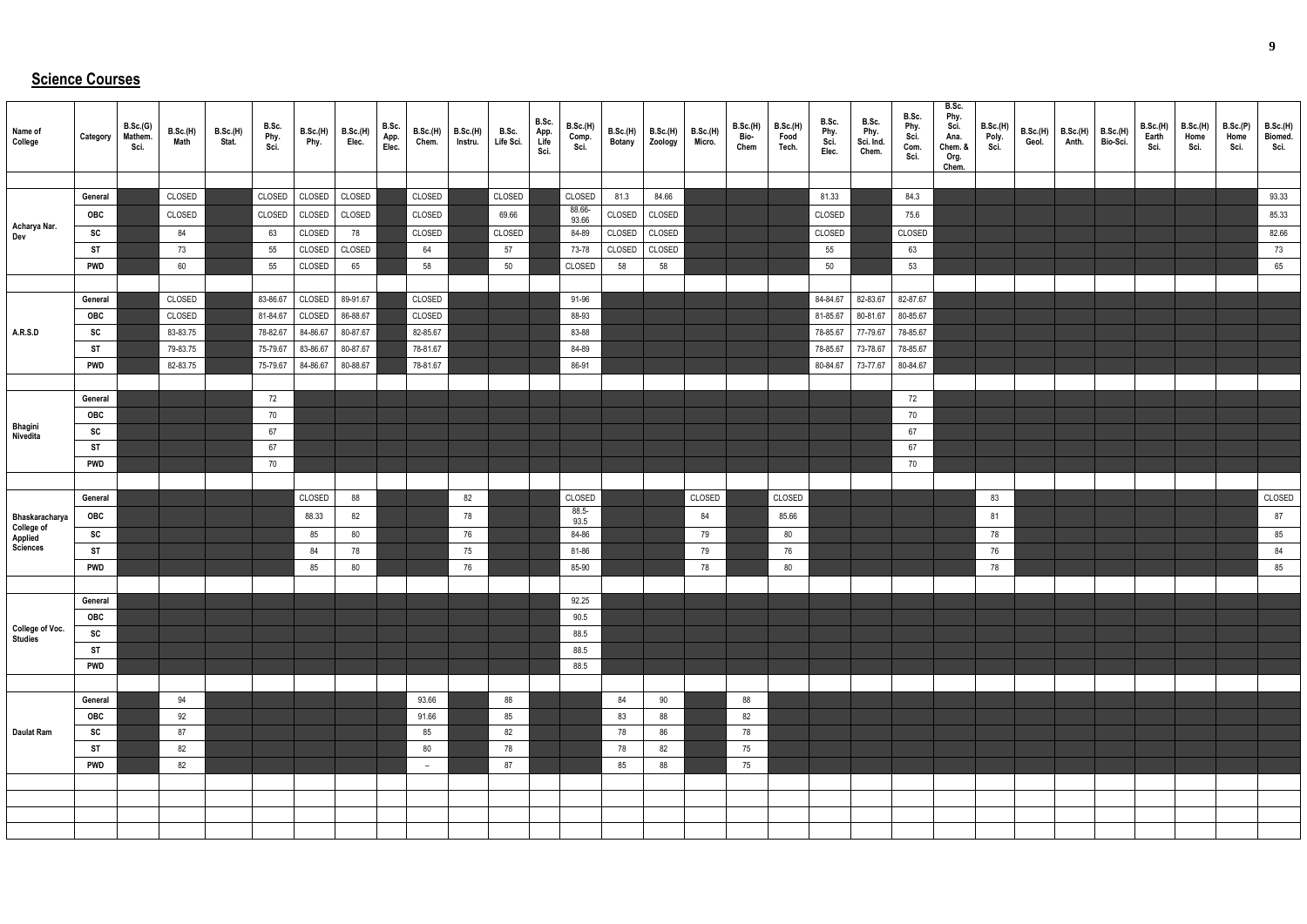| ٩ | ٦             |
|---|---------------|
| ш | ı<br>۰.<br>۰. |

| Name of<br>College       | Category              | B.Sc.(G)<br>Mathem.<br>Sci. | B.Sc.(H)<br>Math | B.Sc.(H)<br>Stat. | B.Sc.<br>Phy.<br>Sci. | <b>B.Sc.(H)</b><br>Phy. | B.Sc.(H)<br>Elec. | B.Sc.<br>App.<br>Elec. | <b>B.Sc.(H)</b><br>Chem. | B.Sc.(H)<br>Instru. | B.Sc.<br>Life Sci. | B.Sc.<br>App.<br>Life<br>Sci. | B.Sc.(H)<br>Comp.<br>Sci. | B.Sc.(H)<br><b>Botany</b> | <b>B.Sc.(H)</b><br>Zoology | <b>B.Sc.(H)</b><br>Micro. | <b>B.Sc.(H)</b><br>Bio-<br>Chem | B.Sc.(H)<br>Food<br>Tech. | B.Sc.<br>Phy.<br>Sci.<br>Elec. | B.Sc.<br>Phy.<br>Sci. Ind.<br>Chem. | B.Sc.<br>Phy.<br>Sci.<br>Com.<br>Sci. | B.Sc.<br>Phy.<br>Sci.<br>Ana.<br>Chem. &<br>Org.<br>Chem. | <b>B.Sc.(H)</b><br>Poly.<br>Sci. | B.Sc.(H)<br>Geol. | <b>B.Sc.(H)</b><br>Anth. | B.Sc.(H)<br>Bio-Sci. | B.Sc.(H)<br>Earth<br>Sci. | <b>B.Sc.(H)</b><br>Home<br>Sci. | B.Sc.(P)<br>Home<br>Sci. | <b>B.Sc.(H)</b><br>Biomed.<br>Sci. |
|--------------------------|-----------------------|-----------------------------|------------------|-------------------|-----------------------|-------------------------|-------------------|------------------------|--------------------------|---------------------|--------------------|-------------------------------|---------------------------|---------------------------|----------------------------|---------------------------|---------------------------------|---------------------------|--------------------------------|-------------------------------------|---------------------------------------|-----------------------------------------------------------|----------------------------------|-------------------|--------------------------|----------------------|---------------------------|---------------------------------|--------------------------|------------------------------------|
|                          | General               | CLOSED                      | CLOSED           |                   | CLOSED                | CLOSED                  | 91                |                        | CLOSED                   |                     | 81.33              |                               | 93.25                     | 84                        | 86.33                      |                           |                                 |                           |                                |                                     | CLOSED                                |                                                           |                                  |                   |                          |                      |                           |                                 |                          |                                    |
|                          | <b>OBC</b>            | CLOSED                      | CLOSED           |                   | CLOSED                | CLOSED                  | 88                |                        | CLOSED                   |                     | 76                 |                               | 91                        | CLOSED                    | 83                         |                           |                                 |                           |                                |                                     | CLOSED                                |                                                           |                                  |                   |                          |                      |                           |                                 |                          |                                    |
| Deen Dayal<br>Upadhayaya | SC                    | 71                          | 83               |                   | 70                    | CLOSED                  | 86                |                        | 81                       |                     | 71                 |                               | 87                        | 77                        | 81                         |                           |                                 |                           |                                |                                     | 72                                    |                                                           |                                  |                   |                          |                      |                           |                                 |                          |                                    |
|                          | ST                    | - 71                        | CLOSED           |                   | 70                    | 75                      | 76                |                        | CLOSED                   |                     | 68                 |                               | 79                        | CLOSED                    | CLOSED                     |                           |                                 |                           |                                |                                     | 71                                    |                                                           |                                  |                   |                          |                      |                           |                                 |                          |                                    |
|                          | <b>PWD</b>            | 67                          | 72               |                   | 68                    | 72                      | 80                |                        | 72                       |                     | 63                 |                               | 80                        | 65                        | 65                         |                           |                                 |                           |                                |                                     | 67                                    |                                                           |                                  |                   |                          |                      |                           |                                 |                          |                                    |
|                          |                       |                             |                  |                   |                       |                         |                   |                        |                          |                     |                    |                               |                           |                           |                            |                           |                                 |                           |                                |                                     |                                       |                                                           |                                  |                   |                          |                      |                           |                                 |                          |                                    |
|                          | General               |                             | CLOSED           |                   | 77.33                 | CLOSED                  |                   |                        | CLOSED                   |                     | 77                 |                               |                           | 82                        | CLOSED                     |                           | CLOSED<br>(WL)                  |                           |                                | CLOSED                              | CLOSED                                |                                                           |                                  |                   |                          |                      |                           |                                 |                          |                                    |
|                          | <b>OBC</b>            |                             | CLOSED           |                   | 71.33                 | CLOSED                  |                   |                        | CLOSED                   |                     | 75                 |                               |                           | 79.3                      | 80.66                      |                           | 78                              |                           |                                | CLOSED                              | 74.3                                  |                                                           |                                  |                   |                          |                      |                           |                                 |                          |                                    |
| Deshbandhu               | SC                    |                             | CLOSED           |                   | 64                    | 80.33                   |                   |                        | CLOSED                   |                     | 73                 |                               |                           | 79                        | 79                         |                           | 75.5                            |                           |                                | 68                                  | 68                                    |                                                           |                                  |                   |                          |                      |                           |                                 |                          |                                    |
|                          | ST                    |                             | 71               |                   | 62                    | 79                      |                   |                        | CLOSED                   |                     | 71                 |                               |                           | 77                        | 77                         |                           | 75                              |                           |                                | 66                                  | 67                                    |                                                           |                                  |                   |                          |                      |                           |                                 |                          |                                    |
|                          | <b>PWD</b>            |                             | 80               |                   | 73                    | 87                      |                   |                        | 78                       |                     | 72                 |                               |                           | 78                        | 78                         |                           | 77                              |                           |                                | 70                                  | 67                                    |                                                           |                                  |                   |                          |                      |                           |                                 |                          |                                    |
|                          |                       |                             |                  |                   |                       |                         |                   |                        |                          |                     |                    |                               |                           |                           |                            |                           |                                 |                           |                                |                                     |                                       |                                                           |                                  |                   |                          |                      |                           |                                 |                          |                                    |
|                          | General               |                             | CLOSED           |                   | 79                    | 90                      |                   |                        | 91.33                    |                     | CLOSED             |                               |                           | CLOSED                    | 85.33                      |                           |                                 |                           |                                |                                     | CLOSED                                |                                                           |                                  |                   |                          |                      |                           |                                 |                          |                                    |
|                          | OBC                   |                             | CLOSED           |                   | 73                    | 80                      |                   |                        | CLOSED                   |                     | CLOSED             |                               |                           | CLOSED                    | 78.33                      |                           |                                 |                           |                                |                                     | 71.33                                 |                                                           |                                  |                   |                          |                      |                           |                                 |                          |                                    |
| Dyal Singh               | SC                    |                             | CLOSED           |                   | 68                    | 74                      |                   |                        | 76                       |                     | 68                 |                               |                           | 74.66                     | 77                         |                           |                                 |                           |                                |                                     | 69                                    |                                                           |                                  |                   |                          |                      |                           |                                 |                          |                                    |
|                          | ST                    |                             | CLOSED           |                   | CLOSED                | CLOSED                  |                   |                        | CLOSED                   |                     | CLOSED             |                               |                           | CLOSED                    | CLOSED                     |                           |                                 |                           |                                |                                     | CLOSED                                |                                                           |                                  |                   |                          |                      |                           |                                 |                          |                                    |
|                          | <b>PWD</b>            |                             | CLOSED           |                   | 50                    | 55                      |                   |                        | 60                       |                     | 50                 |                               |                           | 55                        | CLOSED                     |                           |                                 |                           |                                |                                     | 55                                    |                                                           |                                  |                   |                          |                      |                           |                                 |                          |                                    |
|                          |                       |                             |                  |                   |                       |                         |                   |                        |                          |                     |                    |                               |                           |                           |                            |                           |                                 |                           |                                |                                     |                                       |                                                           |                                  |                   |                          |                      |                           |                                 |                          |                                    |
|                          | General               |                             |                  |                   | CLOSED                | 93.66                   |                   |                        | CLOSED                   |                     | CLOSED             |                               |                           | CLOSED                    | CLOSED                     | CLOSED                    |                                 |                           |                                |                                     |                                       |                                                           |                                  |                   |                          |                      |                           |                                 |                          |                                    |
|                          | OBC                   |                             |                  |                   | 80.33                 | CLOSED                  |                   |                        | CLOSED                   |                     | CLOSED             |                               |                           | CLOSED                    | CLOSED                     | CLOSED                    |                                 |                           |                                |                                     |                                       |                                                           |                                  |                   |                          |                      |                           |                                 |                          |                                    |
| Gargi                    | SC                    |                             |                  |                   | 70                    | 84                      |                   |                        | CLOSED                   |                     | CLOSED             |                               |                           | CLOSED                    | CLOSED                     | CLOSED                    |                                 |                           |                                |                                     |                                       |                                                           |                                  |                   |                          |                      |                           |                                 |                          |                                    |
|                          | ST<br><b>PWD</b>      |                             |                  |                   | 68<br>58              | 74<br>CLOSED            |                   |                        | 75<br>CLOSED             |                     | 69<br>58           |                               |                           | 70<br>58                  | CLOSED<br>CLOSED           | CLOSED<br>CLOSED          |                                 |                           |                                |                                     |                                       |                                                           |                                  |                   |                          |                      |                           |                                 |                          |                                    |
|                          |                       |                             |                  |                   |                       |                         |                   |                        |                          |                     |                    |                               |                           |                           |                            |                           |                                 |                           |                                |                                     |                                       |                                                           |                                  |                   |                          |                      |                           |                                 |                          |                                    |
|                          |                       |                             |                  |                   |                       |                         |                   |                        |                          |                     | $90\,$             |                               | 97.33-                    |                           |                            |                           |                                 |                           |                                |                                     |                                       |                                                           |                                  |                   |                          |                      |                           |                                 |                          |                                    |
|                          | General               |                             | 96               |                   | 91.33-93              | 96                      | 95.33             |                        | 95                       |                     |                    |                               | 98.33                     | 90                        | 94                         |                           |                                 |                           |                                |                                     |                                       |                                                           |                                  |                   | 88                       |                      | 90-92                     |                                 |                          |                                    |
|                          | OBC                   |                             | CLOSED           |                   | 89.33-91              | 95                      | 94.33             |                        | CLOSED                   |                     | 87                 |                               | 96-97                     | 86                        | 90.66                      |                           |                                 |                           |                                |                                     |                                       |                                                           |                                  |                   | 87                       |                      | 88-90                     |                                 |                          |                                    |
| Hans Raj                 | SC                    |                             | 90               |                   | 87.33-89              | 92                      | 92                |                        | 88                       |                     | 86                 |                               | 94-95<br>92.33-           | 83                        | 89.66                      |                           |                                 |                           |                                |                                     |                                       |                                                           |                                  |                   | 87                       |                      | 86-88                     |                                 |                          |                                    |
|                          | <b>ST</b>             |                             | 89               |                   | 87.33-89              | 86                      | 90                |                        | 78                       |                     | 85                 |                               | 93.33                     | $80\,$                    | 84                         |                           |                                 |                           |                                |                                     |                                       |                                                           |                                  |                   | 87                       |                      | 86-88                     |                                 |                          |                                    |
|                          | <b>PWD</b>            |                             | 90               |                   | 87.33-89              | 91                      | 92                |                        | 86                       |                     | 85                 |                               | 93-94                     | 81                        | 85                         |                           |                                 |                           |                                |                                     |                                       |                                                           |                                  |                   | 87                       |                      | 89-91                     |                                 |                          |                                    |
|                          |                       |                             |                  |                   |                       |                         |                   |                        |                          |                     |                    |                               |                           |                           |                            |                           |                                 |                           |                                |                                     |                                       |                                                           |                                  |                   |                          |                      |                           |                                 |                          |                                    |
|                          | General               |                             | CLOSED           | CLOSED            | CLOSED                | 97                      |                   |                        | 95.66                    |                     |                    |                               |                           | CLOSED                    | 95                         |                           |                                 |                           | CLOSED                         |                                     |                                       |                                                           |                                  |                   |                          |                      |                           |                                 |                          |                                    |
|                          | OBC                   |                             | 95.25            | CLOSED            | CLOSED                | 96.33                   |                   |                        | CLOSED                   |                     |                    |                               |                           | 90                        | CLOSED                     |                           |                                 |                           | CLOSED                         |                                     |                                       |                                                           |                                  |                   |                          |                      |                           |                                 |                          |                                    |
| Hindu                    | SC                    |                             | CLOSED           | 89.75             | 83                    | CLOSED                  |                   |                        | CLOSED                   |                     |                    |                               |                           | 88                        | CLOSED                     |                           |                                 |                           | 82.33                          |                                     |                                       |                                                           |                                  |                   |                          |                      |                           |                                 |                          |                                    |
|                          | ST                    |                             | CLOSED           | 89                | 76                    | CLOSED                  |                   |                        | 78<br>CLOSED             |                     |                    |                               |                           | 87<br>CLOSED              | 87                         |                           |                                 |                           | 79                             |                                     |                                       |                                                           |                                  |                   |                          |                      |                           |                                 |                          |                                    |
|                          | <b>PWD</b>            |                             | CLOSED           | 92                | 74                    | CLOSED                  |                   |                        |                          |                     |                    |                               |                           |                           | 87                         |                           |                                 |                           | 83                             |                                     |                                       |                                                           |                                  |                   |                          |                      |                           |                                 |                          |                                    |
|                          |                       |                             | CLOSED           |                   |                       |                         |                   |                        |                          |                     |                    |                               | CLOSED                    |                           |                            |                           |                                 |                           |                                |                                     |                                       |                                                           |                                  |                   |                          |                      |                           |                                 |                          |                                    |
|                          | General<br><b>OBC</b> |                             |                  |                   |                       |                         |                   |                        |                          |                     |                    |                               | 89-94                     |                           |                            |                           |                                 |                           |                                |                                     |                                       |                                                           |                                  |                   |                          |                      |                           |                                 |                          |                                    |
| I.P. College             | SC                    |                             | 92<br>85.5       |                   |                       |                         |                   |                        |                          |                     |                    |                               | 82-87                     |                           |                            |                           |                                 |                           |                                |                                     |                                       |                                                           |                                  |                   |                          |                      |                           |                                 |                          |                                    |
|                          | ST                    |                             | 85.5             |                   |                       |                         |                   |                        |                          |                     |                    |                               | 80-85                     |                           |                            |                           |                                 |                           |                                |                                     |                                       |                                                           |                                  |                   |                          |                      |                           |                                 |                          |                                    |
|                          | <b>PWD</b>            |                             | 92               |                   |                       |                         |                   |                        |                          |                     |                    |                               | 92-97                     |                           |                            |                           |                                 |                           |                                |                                     |                                       |                                                           |                                  |                   |                          |                      |                           |                                 |                          |                                    |
|                          |                       |                             |                  |                   |                       |                         |                   |                        |                          |                     |                    |                               |                           |                           |                            |                           |                                 |                           |                                |                                     |                                       |                                                           |                                  |                   |                          |                      |                           |                                 |                          |                                    |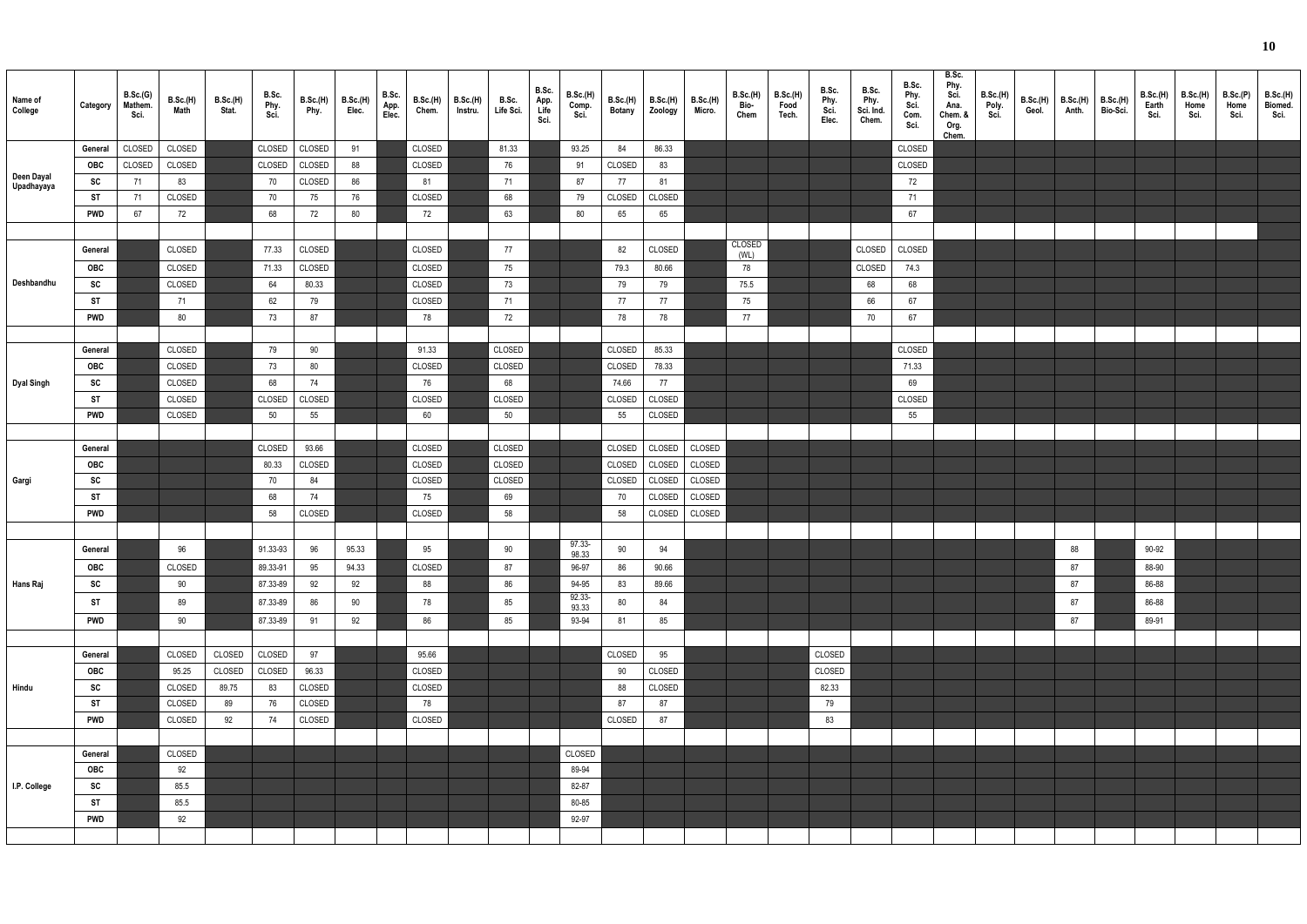| Name of<br>College     | Category              | B.Sc.(G)<br>Mathem.<br>Sci. | B.Sc.(H)<br>Math           | B.Sc.(H)<br>Stat.                  | B.Sc.<br>Phy.<br>Sci. | B.Sc.(H)<br>Phy. | B.Sc.(H)<br>Elec. | B.Sc.<br>App.<br>Elec. | B.Sc.(H)<br>Chem. | B.Sc.(H)<br>Instru. | B.Sc.<br>Life Sci. | B.Sc.<br>App.<br>Life<br>Sci. | B.Sc.(H)<br>Comp.<br>Sci. | B.Sc.(H)<br>Botany | B.Sc.(H)<br>Zoology | B.Sc.(H)<br>Micro. | B.Sc.(H)<br>Bio-<br>Chem | B.Sc.(H)<br>Food<br>Tech. | B.Sc.<br>Phy.<br>Sci.<br>Elec. | B.Sc.<br>Phy.<br>Sci. Ind.<br>Chem. | B.Sc.<br>Phy.<br>Sci.<br>Com.<br>Sci. | B.Sc.<br>Phy.<br>Sci.<br>Ana.<br>Chem. &<br>Org.<br>Chem. | B.Sc.(H)<br>Poly.<br>Sci. | B.Sc.(H)<br>Geol. | B.Sc.(H)<br>Anth. | B.Sc.(H)<br>Bio-Sci. | <b>B.Sc.(H)</b><br>Earth<br>Sci. | B.Sc.(H)<br>Home<br>Sci. | B.Sc.(P)<br>Home<br>Sci. | B.Sc.(H)<br>Biomed.<br>Sci. |
|------------------------|-----------------------|-----------------------------|----------------------------|------------------------------------|-----------------------|------------------|-------------------|------------------------|-------------------|---------------------|--------------------|-------------------------------|---------------------------|--------------------|---------------------|--------------------|--------------------------|---------------------------|--------------------------------|-------------------------------------|---------------------------------------|-----------------------------------------------------------|---------------------------|-------------------|-------------------|----------------------|----------------------------------|--------------------------|--------------------------|-----------------------------|
|                        | General               |                             |                            |                                    |                       |                  |                   |                        |                   |                     |                    |                               |                           |                    |                     | 88                 | 86                       |                           |                                |                                     |                                       |                                                           |                           |                   |                   |                      |                                  | 78                       | 75                       |                             |
| Institute of           | OBC                   |                             |                            |                                    |                       |                  |                   |                        |                   |                     |                    |                               |                           |                    |                     | 82                 | 80                       |                           |                                |                                     |                                       |                                                           |                           |                   |                   |                      |                                  | 72                       | 68                       |                             |
| Home<br>Economics      | SC                    |                             |                            |                                    |                       |                  |                   |                        |                   |                     |                    |                               |                           |                    |                     | 82                 | 80                       |                           |                                |                                     |                                       |                                                           |                           |                   |                   |                      |                                  | 72                       | 68                       |                             |
|                        | <b>ST</b>             |                             |                            |                                    |                       |                  |                   |                        |                   |                     |                    |                               |                           |                    |                     | 82                 | 80                       |                           |                                |                                     |                                       |                                                           |                           |                   |                   |                      |                                  | 72                       | 68                       |                             |
|                        | <b>PWD</b>            |                             |                            |                                    |                       |                  |                   |                        |                   |                     |                    |                               |                           |                    |                     | 82                 | 80                       |                           |                                |                                     |                                       |                                                           |                           |                   |                   |                      |                                  | 72                       | 68                       |                             |
|                        | General               |                             | CLOSED                     |                                    |                       |                  |                   |                        |                   |                     |                    |                               |                           |                    |                     |                    |                          |                           |                                |                                     |                                       |                                                           |                           |                   |                   |                      |                                  |                          |                          |                             |
|                        | OBC                   |                             | CLOSED                     |                                    |                       |                  |                   |                        |                   |                     |                    |                               |                           |                    |                     |                    |                          |                           |                                |                                     |                                       |                                                           |                           |                   |                   |                      |                                  |                          |                          |                             |
| Janki Devi<br>Memorial | SC                    |                             | CLOSED                     |                                    |                       |                  |                   |                        |                   |                     |                    |                               |                           |                    |                     |                    |                          |                           |                                |                                     |                                       |                                                           |                           |                   |                   |                      |                                  |                          |                          |                             |
|                        | <b>ST</b>             |                             | 72                         |                                    |                       |                  |                   |                        |                   |                     |                    |                               |                           |                    |                     |                    |                          |                           |                                |                                     |                                       |                                                           |                           |                   |                   |                      |                                  |                          |                          |                             |
|                        | <b>PWD</b>            |                             | 72                         |                                    |                       |                  |                   |                        |                   |                     |                    |                               |                           |                    |                     |                    |                          |                           |                                |                                     |                                       |                                                           |                           |                   |                   |                      |                                  |                          |                          |                             |
|                        |                       |                             |                            |                                    |                       |                  |                   |                        |                   |                     |                    |                               |                           |                    |                     |                    |                          |                           |                                |                                     |                                       |                                                           |                           |                   |                   |                      |                                  |                          |                          |                             |
|                        | General               |                             | 90.5                       |                                    | 76                    | 88               |                   |                        |                   |                     | 75                 |                               | $89.5 -$<br>94.5          |                    |                     |                    |                          |                           |                                |                                     |                                       |                                                           |                           |                   |                   |                      |                                  |                          |                          |                             |
|                        | OBC                   |                             | 86                         |                                    | 72                    | CLOSED           |                   |                        |                   |                     | 70                 |                               | $84.5 -$                  |                    |                     |                    |                          |                           |                                |                                     |                                       |                                                           |                           |                   |                   |                      |                                  |                          |                          |                             |
| Kalindi                | SC                    |                             | $80\,$                     |                                    | 70                    | 78               |                   |                        |                   |                     | 68                 |                               | 89.5<br>80-85             |                    |                     |                    |                          |                           |                                |                                     |                                       |                                                           |                           |                   |                   |                      |                                  |                          |                          |                             |
|                        | ST                    |                             | 78                         |                                    | 70                    | 78               |                   |                        |                   |                     | 68                 |                               | 80-85                     |                    |                     |                    |                          |                           |                                |                                     |                                       |                                                           |                           |                   |                   |                      |                                  |                          |                          |                             |
|                        | <b>PWD</b>            |                             | 78                         |                                    | 70                    | 78               |                   |                        |                   |                     | 68                 |                               | 80-85                     |                    |                     |                    |                          |                           |                                |                                     |                                       |                                                           |                           |                   |                   |                      |                                  |                          |                          |                             |
|                        |                       |                             |                            |                                    |                       |                  |                   |                        |                   |                     |                    |                               |                           |                    |                     |                    |                          |                           |                                |                                     |                                       |                                                           |                           |                   |                   |                      |                                  |                          |                          |                             |
|                        | General               |                             | 93                         |                                    |                       |                  |                   |                        |                   |                     |                    |                               |                           |                    |                     |                    |                          |                           |                                |                                     |                                       |                                                           |                           |                   |                   |                      |                                  |                          |                          |                             |
|                        | OBC                   |                             | CLOSED                     |                                    |                       |                  |                   |                        |                   |                     |                    |                               |                           |                    |                     |                    |                          |                           |                                |                                     |                                       |                                                           |                           |                   |                   |                      |                                  |                          |                          |                             |
| Kamala Nehru           | SC                    |                             | 86                         |                                    |                       |                  |                   |                        |                   |                     |                    |                               |                           |                    |                     |                    |                          |                           |                                |                                     |                                       |                                                           |                           |                   |                   |                      |                                  |                          |                          |                             |
|                        | ST                    |                             | 86                         |                                    |                       |                  |                   |                        |                   |                     |                    |                               |                           |                    |                     |                    |                          |                           |                                |                                     |                                       |                                                           |                           |                   |                   |                      |                                  |                          |                          |                             |
|                        | <b>PWD</b>            |                             | 85                         |                                    |                       |                  |                   |                        |                   |                     |                    |                               |                           |                    |                     |                    |                          |                           |                                |                                     |                                       |                                                           |                           |                   |                   |                      |                                  |                          |                          |                             |
|                        |                       |                             |                            |                                    |                       |                  |                   |                        |                   |                     |                    |                               |                           |                    |                     |                    |                          |                           |                                |                                     |                                       |                                                           |                           |                   |                   |                      |                                  |                          |                          |                             |
|                        | General<br><b>OBC</b> | CLOSED                      | CLOSED                     |                                    |                       | CLOSED<br>CLOSED | 90                |                        |                   |                     |                    |                               | CLOSED                    |                    |                     |                    |                          |                           |                                |                                     | 84.3                                  |                                                           |                           |                   |                   |                      |                                  |                          |                          |                             |
| Keshav                 | SC                    | CLOSED<br>CLOSED            | CLOSED<br>CLOSED           |                                    |                       | CLOSED           | 85<br>75          |                        |                   |                     |                    |                               | CLOSED<br>CLOSED          |                    |                     |                    |                          |                           |                                |                                     | 79<br>CLOSED                          |                                                           |                           |                   |                   |                      |                                  |                          |                          |                             |
| Mahavidyalaya          | ST                    | 55                          | 60                         |                                    |                       | CLOSED           | 65                |                        |                   |                     |                    |                               | 67-72                     |                    |                     |                    |                          |                           |                                |                                     | $60\,$                                |                                                           |                           |                   |                   |                      |                                  |                          |                          |                             |
|                        | <b>PWD</b>            | 63                          | 70                         |                                    |                       | CLOSED           | CLOSED            |                        |                   |                     |                    |                               | 75-80                     |                    |                     |                    |                          |                           |                                |                                     | 60                                    |                                                           |                           |                   |                   |                      |                                  |                          |                          |                             |
|                        |                       |                             |                            |                                    |                       |                  |                   |                        |                   |                     |                    |                               |                           |                    |                     |                    |                          |                           |                                |                                     |                                       |                                                           |                           |                   |                   |                      |                                  |                          |                          |                             |
|                        | General               |                             | 95.25-95.5                 | CLOSED                             | CLOSED                | CLOSED           |                   |                        | CLOSED            |                     | CLOSED             |                               |                           | CLOSED             | CLOSED              |                    |                          |                           |                                |                                     | CLOSED                                | 83-84                                                     |                           |                   |                   |                      |                                  |                          |                          |                             |
|                        | <b>OBC</b>            |                             | 93.75-94                   | CLOSED                             | CLOSED                | CLOSED           |                   |                        | CLOSED            |                     | CLOSED             |                               |                           | CLOSED             | CLOSED              |                    |                          |                           |                                |                                     | CLOSED                                | CLOSED                                                    |                           |                   |                   |                      |                                  |                          |                          |                             |
| Kirori Mal             | SC                    |                             | CLOSED                     | CLOSED                             | 72-74                 | CLOSED           |                   |                        | CLOSED            |                     | 75-78              |                               |                           | CLOSED             | CLOSED              |                    |                          |                           |                                |                                     | 77-77.5                               | 72-73                                                     |                           |                   |                   |                      |                                  |                          |                          |                             |
|                        | ST                    |                             | 86-86.75                   | 80-83                              | 57-59                 | 81-83            |                   |                        | 77-78             |                     | 75-78              |                               |                           | $76.5 -$<br>77.5   | CLOSED              |                    |                          |                           |                                |                                     | 74-74.5                               | 58-59                                                     |                           |                   |                   |                      |                                  |                          |                          |                             |
|                        | <b>PWD</b>            |                             | 85-86                      | 88-90                              | 78-79                 | 81-84            |                   |                        | 77-78             |                     | 68-70              |                               |                           | 70-72              | 82-83               |                    |                          |                           |                                |                                     | 79-79.5                               | 58-59                                                     |                           |                   |                   |                      |                                  |                          |                          |                             |
|                        |                       |                             |                            |                                    |                       |                  |                   |                        |                   |                     |                    |                               |                           |                    |                     |                    |                          |                           |                                |                                     |                                       |                                                           |                           |                   |                   |                      |                                  |                          |                          |                             |
|                        | General               |                             | 96                         | CLOSED                             |                       |                  |                   |                        |                   |                     |                    |                               |                           |                    |                     |                    |                          |                           |                                |                                     |                                       |                                                           |                           |                   |                   |                      |                                  |                          |                          |                             |
|                        | <b>OBC</b>            |                             | CONTACT<br>COLLEGE COLLEGE | CONTACT                            |                       |                  |                   |                        |                   |                     |                    |                               |                           |                    |                     |                    |                          |                           |                                |                                     |                                       |                                                           |                           |                   |                   |                      |                                  |                          |                          |                             |
| Lady Shri Ram          | SC                    |                             |                            | CONTACT CONTACT<br>COLLEGE COLLEGE |                       |                  |                   |                        |                   |                     |                    |                               |                           |                    |                     |                    |                          |                           |                                |                                     |                                       |                                                           |                           |                   |                   |                      |                                  |                          |                          |                             |
|                        | ST                    |                             | CONTACT CONTACT            |                                    |                       |                  |                   |                        |                   |                     |                    |                               |                           |                    |                     |                    |                          |                           |                                |                                     |                                       |                                                           |                           |                   |                   |                      |                                  |                          |                          |                             |
|                        |                       |                             | CONTACT CONTACT            | COLLEGE COLLEGE                    |                       |                  |                   |                        |                   |                     |                    |                               |                           |                    |                     |                    |                          |                           |                                |                                     |                                       |                                                           |                           |                   |                   |                      |                                  |                          |                          |                             |
|                        | <b>PWD</b>            |                             | COLLEGE COLLEGE            |                                    |                       |                  |                   |                        |                   |                     |                    |                               |                           |                    |                     |                    |                          |                           |                                |                                     |                                       |                                                           |                           |                   |                   |                      |                                  |                          |                          |                             |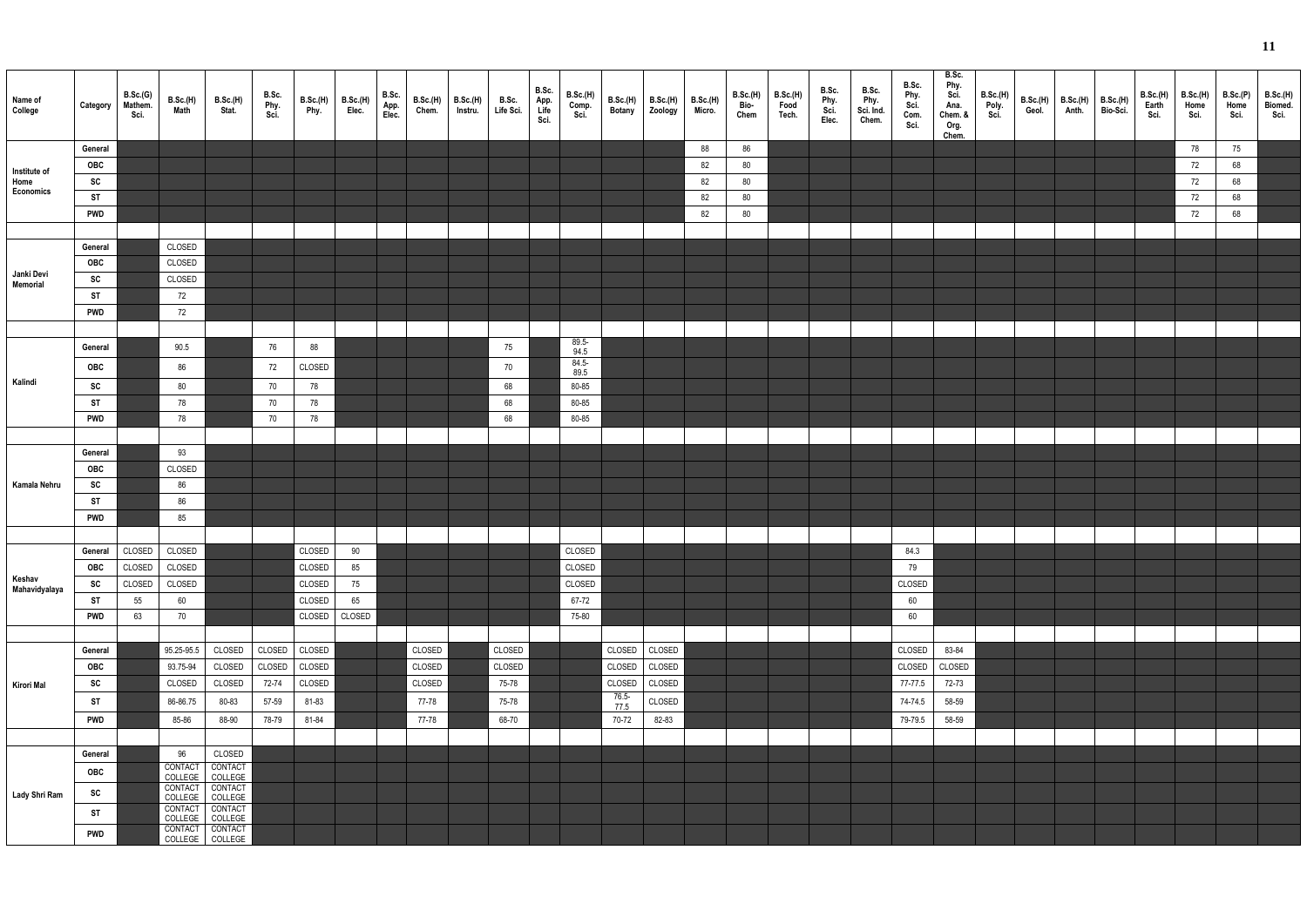| Name of<br>College | Category       | B.Sc.(G)<br>Mathem.<br>Sci. | B.Sc.(H)<br>Math | B.Sc.(H)<br>Stat. | B.Sc.<br>Phy.<br>Sci. | B.Sc.(H)<br>Phy. | B.Sc.(H)<br>Elec. | B.Sc.<br>App.<br>Elec. | B.Sc.(H)<br>Chem. | B.Sc.(H)<br>Instru. | B.Sc.<br>Life Sci. | B.Sc.<br>App.<br>Life<br>Sci. | B.Sc.(H)<br>Comp.<br>Sci. | <b>B.Sc.(H)</b><br><b>Botany</b> | B.Sc.(H)<br>Zoology | B.Sc.(H)<br>Micro. | B.Sc.(H)<br>Bio-<br>Chem | B.Sc.(H)<br>Food<br>Tech. | B.Sc.<br>Phy.<br>Sci.<br>Elec. | B.Sc.<br>Phy.<br>Sci. Ind.<br>Chem. | B.Sc.<br>Phy.<br>Sci.<br>Com.<br>Sci. | B.Sc.<br>Phy.<br>Sci.<br>Ana.<br>Chem. &<br>Org.<br>Chem. | B.Sc.(H)<br>Poly.<br>Sci. | B.Sc.(H)<br>Geol. | B.Sc.(H)<br>Anth. | B.Sc.(H)<br>Bio-Sci. | B.Sc.(H)<br>Earth<br>Sci. | B.Sc.(H)<br>Home<br>Sci. | B.Sc.(P)<br>Home<br>Sci. | B.Sc.(H)<br>Biomed.<br>Sci. |
|--------------------|----------------|-----------------------------|------------------|-------------------|-----------------------|------------------|-------------------|------------------------|-------------------|---------------------|--------------------|-------------------------------|---------------------------|----------------------------------|---------------------|--------------------|--------------------------|---------------------------|--------------------------------|-------------------------------------|---------------------------------------|-----------------------------------------------------------|---------------------------|-------------------|-------------------|----------------------|---------------------------|--------------------------|--------------------------|-----------------------------|
|                    | General        |                             | 88               |                   |                       |                  |                   |                        |                   |                     |                    |                               |                           |                                  |                     |                    |                          |                           |                                |                                     |                                       |                                                           |                           |                   |                   |                      |                           |                          |                          |                             |
|                    | OBC            |                             | 83               |                   |                       |                  |                   |                        |                   |                     |                    |                               |                           |                                  |                     |                    |                          |                           |                                |                                     |                                       |                                                           |                           |                   |                   |                      |                           |                          |                          |                             |
| Lakshmi Bai        | SC             |                             | 70               |                   |                       |                  |                   |                        |                   |                     |                    |                               |                           |                                  |                     |                    |                          |                           |                                |                                     |                                       |                                                           |                           |                   |                   |                      |                           |                          |                          |                             |
|                    | <b>ST</b>      |                             | 70               |                   |                       |                  |                   |                        |                   |                     |                    |                               |                           |                                  |                     |                    |                          |                           |                                |                                     |                                       |                                                           |                           |                   |                   |                      |                           |                          |                          |                             |
|                    | <b>PWD</b>     |                             | 70               |                   |                       |                  |                   |                        |                   |                     |                    |                               |                           |                                  |                     |                    |                          |                           |                                |                                     |                                       |                                                           |                           |                   |                   |                      |                           |                          |                          |                             |
|                    |                |                             |                  |                   |                       |                  |                   |                        |                   |                     |                    |                               |                           |                                  |                     |                    |                          |                           |                                |                                     |                                       |                                                           |                           |                   |                   |                      |                           |                          |                          |                             |
|                    | General        |                             |                  |                   |                       |                  |                   |                        |                   |                     |                    |                               |                           |                                  |                     |                    |                          |                           |                                |                                     |                                       |                                                           |                           |                   |                   |                      |                           | CLOSED                   | CLOSED                   |                             |
|                    | <b>OBC</b>     |                             |                  |                   |                       |                  |                   |                        |                   |                     |                    |                               |                           |                                  |                     |                    |                          |                           |                                |                                     |                                       |                                                           |                           |                   |                   |                      |                           | 68.5                     | 69.5                     |                             |
| Lady Irwin         | SC             |                             |                  |                   |                       |                  |                   |                        |                   |                     |                    |                               |                           |                                  |                     |                    |                          |                           |                                |                                     |                                       |                                                           |                           |                   |                   |                      |                           | 66                       | 64                       |                             |
|                    | <b>ST</b>      |                             |                  |                   |                       |                  |                   |                        |                   |                     |                    |                               |                           |                                  |                     |                    |                          |                           |                                |                                     |                                       |                                                           |                           |                   |                   |                      |                           | 66                       | 64                       |                             |
|                    | <b>PWD</b>     |                             |                  |                   |                       |                  |                   |                        |                   |                     |                    |                               |                           |                                  |                     |                    |                          |                           |                                |                                     |                                       |                                                           |                           |                   |                   |                      |                           | 69                       | 69                       |                             |
|                    |                |                             |                  |                   |                       |                  |                   |                        |                   |                     |                    |                               |                           |                                  |                     |                    |                          |                           |                                |                                     |                                       |                                                           |                           |                   |                   |                      |                           |                          |                          |                             |
|                    | General        | CLOSED                      |                  |                   | CLOSED                |                  | 89                |                        |                   |                     |                    |                               |                           |                                  |                     |                    |                          |                           |                                |                                     | 88.66                                 |                                                           |                           |                   |                   |                      |                           |                          |                          |                             |
| Maharaja           | OBC<br>SC      | 83<br>77                    |                  |                   | CLOSED<br>CLOSED      |                  | 86<br>84          |                        |                   |                     |                    |                               |                           |                                  |                     |                    |                          |                           |                                |                                     | CLOSED                                |                                                           |                           |                   |                   |                      |                           |                          |                          |                             |
| Agrasen            | <b>ST</b>      | 77                          |                  |                   | 77                    |                  | 75                |                        |                   |                     |                    |                               |                           |                                  |                     |                    |                          |                           |                                |                                     | 79<br>78                              |                                                           |                           |                   |                   |                      |                           |                          |                          |                             |
|                    | <b>PWD</b>     | 77                          |                  |                   | CLOSED                |                  | 75                |                        |                   |                     |                    |                               |                           |                                  |                     |                    |                          |                           |                                |                                     | 78                                    |                                                           |                           |                   |                   |                      |                           |                          |                          |                             |
|                    |                |                             |                  |                   |                       |                  |                   |                        |                   |                     |                    |                               |                           |                                  |                     |                    |                          |                           |                                |                                     |                                       |                                                           |                           |                   |                   |                      |                           |                          |                          |                             |
|                    | General        |                             | CLOSED           |                   | 83.66                 | CLOSED           |                   |                        | CLOSED            |                     | WL                 |                               |                           | CLOSED                           | CLOSED              |                    |                          |                           |                                |                                     | 83.66                                 |                                                           |                           |                   |                   |                      |                           |                          |                          |                             |
|                    | OBC            |                             | CLOSED           |                   | 82                    | CLOSED           |                   |                        | CLOSED            |                     | 73.66              |                               |                           | CLOSED                           | CLOSED              |                    |                          |                           |                                |                                     | 82                                    |                                                           |                           |                   |                   |                      |                           |                          |                          |                             |
| Maitreyi           | SC             |                             | 84.5             |                   | 76                    | CLOSED           |                   |                        | 84                |                     | 72.66              |                               |                           | 73.66                            | 80                  |                    |                          |                           |                                |                                     | 76                                    |                                                           |                           |                   |                   |                      |                           |                          |                          |                             |
|                    | <b>ST</b>      |                             | 84.5             |                   | 76                    | 80               |                   |                        | 84                |                     | 72                 |                               |                           | 73.66                            | 80                  |                    |                          |                           |                                |                                     | 76                                    |                                                           |                           |                   |                   |                      |                           |                          |                          |                             |
|                    | <b>PWD</b>     |                             | 84.5             |                   | 76                    | 80               |                   |                        | 84                |                     | 73.66              |                               |                           | 78                               | 84                  |                    |                          |                           |                                |                                     | 76                                    |                                                           |                           |                   |                   |                      |                           |                          |                          |                             |
|                    |                |                             |                  |                   |                       |                  |                   |                        |                   |                     |                    |                               |                           |                                  |                     |                    |                          |                           |                                |                                     |                                       |                                                           |                           |                   |                   |                      |                           |                          |                          |                             |
|                    | General        |                             | CLOSED           |                   |                       |                  |                   |                        |                   |                     |                    |                               |                           |                                  |                     |                    |                          |                           |                                |                                     |                                       |                                                           |                           |                   |                   |                      |                           |                          |                          |                             |
|                    | OBC            |                             | $\sim$           |                   |                       |                  |                   |                        |                   |                     |                    |                               |                           |                                  |                     |                    |                          |                           |                                |                                     |                                       |                                                           |                           |                   |                   |                      |                           |                          |                          |                             |
| <b>Mata Sundri</b> | SC             |                             | 76.5             |                   |                       |                  |                   |                        |                   |                     |                    |                               |                           |                                  |                     |                    |                          |                           |                                |                                     |                                       |                                                           |                           |                   |                   |                      |                           |                          |                          |                             |
|                    | <b>ST</b>      |                             | 76.5             |                   |                       |                  |                   |                        |                   |                     |                    |                               |                           |                                  |                     |                    |                          |                           |                                |                                     |                                       |                                                           |                           |                   |                   |                      |                           |                          |                          |                             |
|                    | <b>PWD</b>     |                             | 66.5             |                   |                       |                  |                   |                        |                   |                     |                    |                               |                           |                                  |                     |                    |                          |                           |                                |                                     |                                       |                                                           |                           |                   |                   |                      |                           |                          |                          |                             |
|                    |                |                             |                  |                   |                       |                  |                   |                        |                   |                     |                    |                               |                           |                                  |                     |                    |                          |                           |                                |                                     |                                       |                                                           |                           |                   |                   |                      |                           |                          |                          |                             |
|                    | General        |                             | CLOSED           |                   |                       | CLOSED           |                   |                        | 95                |                     | 89                 |                               |                           |                                  | CLOSED CLOSED       |                    |                          |                           |                                |                                     | 91.33                                 |                                                           |                           |                   |                   |                      |                           |                          |                          |                             |
|                    | OBC            |                             | CLOSED           |                   |                       | CLOSED           |                   |                        | 93                |                     | CLOSED             |                               |                           | CLOSED                           | CLOSED              |                    |                          |                           |                                |                                     | $90\,$                                |                                                           |                           |                   |                   |                      |                           |                          |                          |                             |
| Miranda House      | SC             |                             | 87               |                   |                       | 88               |                   |                        | 88                |                     | 81                 |                               |                           | 83                               | CLOSED              |                    |                          |                           |                                |                                     | 88                                    |                                                           |                           |                   |                   |                      |                           |                          |                          |                             |
|                    | <b>ST</b>      |                             | 86               |                   |                       | 84               |                   |                        | 78                |                     | 78                 |                               |                           | 79                               | CLOSED              |                    |                          |                           |                                |                                     | $80\,$                                |                                                           |                           |                   |                   |                      |                           |                          |                          |                             |
|                    | <b>PWD</b>     |                             | 83               |                   |                       | 87               |                   |                        | 87                |                     | 78                 |                               |                           | 78                               | 88                  |                    |                          |                           |                                |                                     | $80\,$                                |                                                           |                           |                   |                   |                      |                           |                          |                          |                             |
|                    |                |                             |                  |                   |                       |                  |                   |                        |                   |                     |                    |                               |                           |                                  |                     |                    |                          |                           |                                |                                     |                                       |                                                           |                           |                   |                   |                      |                           |                          |                          |                             |
|                    | General<br>OBC |                             | 81<br>CLOSED     |                   |                       | CLOSED<br>CLOSED |                   |                        | CLOSED<br>CLOSED  |                     |                    |                               |                           |                                  |                     |                    |                          |                           |                                |                                     | CLOSED<br>CLOSED                      | 84<br>81                                                  |                           |                   |                   |                      |                           |                          |                          |                             |
| Moti Lal Nehru     | SC             |                             | 81               |                   |                       | 80               |                   |                        | CLOSED            |                     |                    |                               |                           |                                  |                     |                    |                          |                           |                                |                                     | 74                                    | 74                                                        |                           |                   |                   |                      |                           |                          |                          |                             |
|                    | <b>ST</b>      |                             | 80               |                   |                       | 79               |                   |                        | 80                |                     |                    |                               |                           |                                  |                     |                    |                          |                           |                                |                                     | 72                                    | 74                                                        |                           |                   |                   |                      |                           |                          |                          |                             |
|                    | <b>PWD</b>     |                             | 80               |                   |                       | 80               |                   |                        | CLOSED            |                     |                    |                               |                           |                                  |                     |                    |                          |                           |                                |                                     | 72                                    | 74                                                        |                           |                   |                   |                      |                           |                          |                          |                             |
|                    |                |                             |                  |                   |                       |                  |                   |                        |                   |                     |                    |                               |                           |                                  |                     |                    |                          |                           |                                |                                     |                                       |                                                           |                           |                   |                   |                      |                           |                          |                          |                             |
|                    |                |                             |                  |                   |                       |                  |                   |                        |                   |                     |                    |                               |                           |                                  |                     |                    |                          |                           |                                |                                     |                                       |                                                           |                           |                   |                   |                      |                           |                          |                          |                             |
|                    |                |                             |                  |                   |                       |                  |                   |                        |                   |                     |                    |                               |                           |                                  |                     |                    |                          |                           |                                |                                     |                                       |                                                           |                           |                   |                   |                      |                           |                          |                          |                             |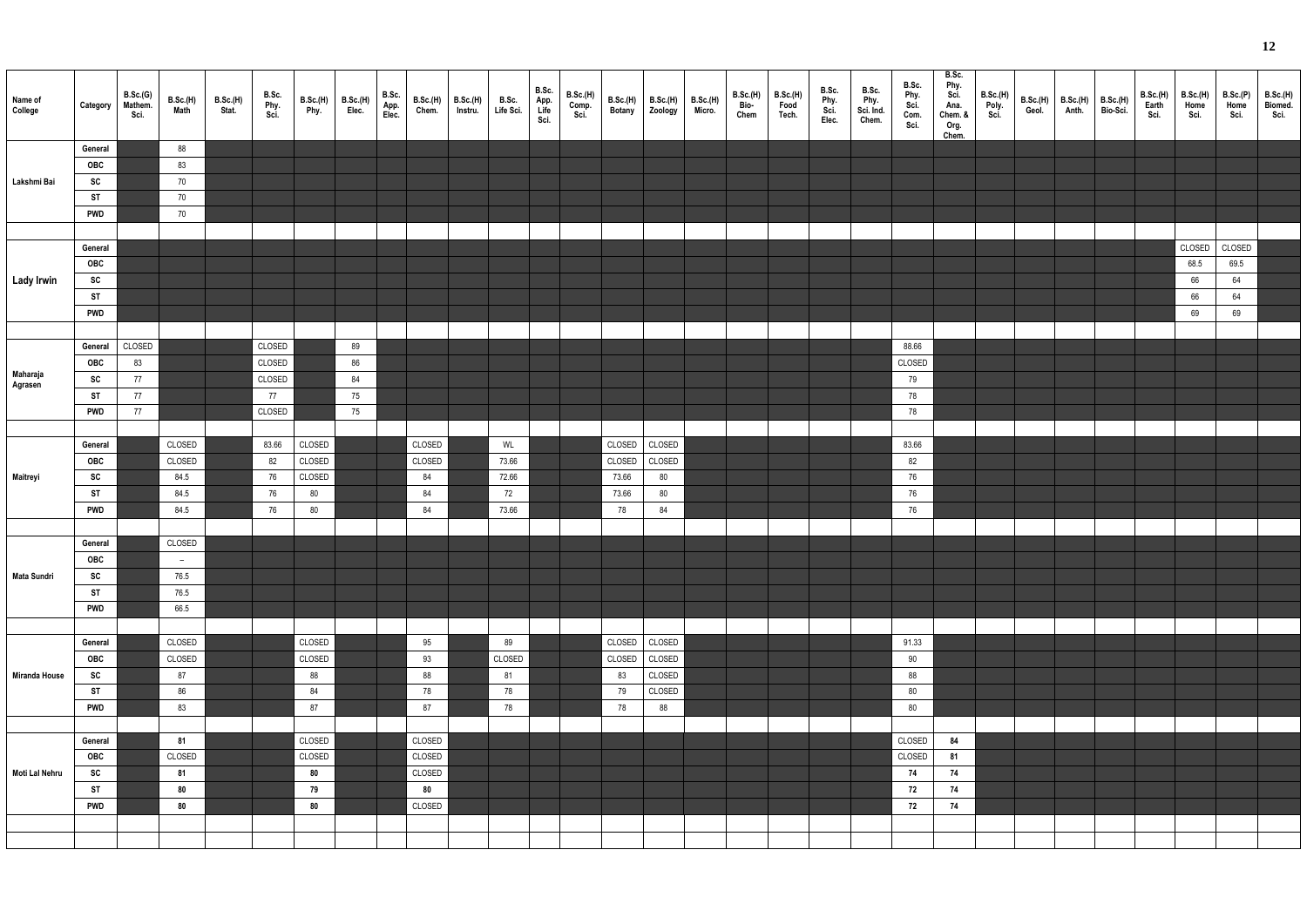| Name of<br>College         | Category   | B.Sc.(G)<br>Mathem.<br>Sci. | B.Sc.(H)<br>Math | <b>B.Sc.(H)</b><br>Stat. | B.Sc.<br>Phy.<br>Sci.    | B.Sc.(H)<br>Phy.         | B.Sc.(H)<br>Elec. | B.Sc.<br>App.<br>Elec. | B.Sc.(H)<br>Chem. | B.Sc.(H)<br>Instru. | B.Sc.<br>Life Sci. | B.Sc.<br>App.<br>Life<br>Sci. | B.Sc.(H)<br>Comp.<br>Sci. | <b>B.Sc.(H)</b><br><b>Botany</b> | B.Sc.(H)  <br>Zoology | <b>B.Sc.(H)</b><br>Micro. | B.Sc.(H)<br>Bio-<br>Chem | <b>B.Sc.(H)</b><br>Food<br>Tech. | B.Sc.<br>Phy.<br>Sci.<br>Elec. | B.Sc.<br>Phy.<br>Sci. Ind.<br>Chem. | B.Sc.<br>Phy.<br>Sci.<br>Com.<br>Sci. | B.Sc.<br>Phy.<br>Sci.<br>Ana.<br>Chem. &<br>Org.<br>Chem. | B.Sc.(H)<br>Poly.<br>Sci. | B.Sc.(H)<br>Geol. | B.Sc.(H)<br>Anth. | B.Sc.(H)<br>Bio-Sci. | B.Sc.(H)<br>Earth<br>Sci. | <b>B.Sc.(H)</b><br>Home<br>Sci. | B.Sc.(P)<br>Home<br>Sci. | B.Sc.(H)<br>Biomed.<br>Sci. |
|----------------------------|------------|-----------------------------|------------------|--------------------------|--------------------------|--------------------------|-------------------|------------------------|-------------------|---------------------|--------------------|-------------------------------|---------------------------|----------------------------------|-----------------------|---------------------------|--------------------------|----------------------------------|--------------------------------|-------------------------------------|---------------------------------------|-----------------------------------------------------------|---------------------------|-------------------|-------------------|----------------------|---------------------------|---------------------------------|--------------------------|-----------------------------|
|                            | General    | CLOSED                      | CLOSED           | CLOSED                   |                          |                          |                   |                        |                   |                     |                    |                               | 91-96                     |                                  |                       |                           |                          |                                  |                                |                                     |                                       |                                                           |                           |                   |                   |                      |                           |                                 |                          |                             |
|                            | OBC        | CLOSED                      | CLOSED           | CLOSED                   |                          |                          |                   |                        |                   |                     |                    |                               | CLOSED                    |                                  |                       |                           |                          |                                  |                                |                                     |                                       |                                                           |                           |                   |                   |                      |                           |                                 |                          |                             |
| P.G.D.A.V.                 | SC         | CLOSED                      | CLOSED           | 70                       |                          |                          |                   |                        |                   |                     |                    |                               | 81-86                     |                                  |                       |                           |                          |                                  |                                |                                     |                                       |                                                           |                           |                   |                   |                      |                           |                                 |                          |                             |
|                            | <b>ST</b>  | 56-61                       | CLOSED           | 60                       |                          |                          |                   |                        |                   |                     |                    |                               | 71-76                     |                                  |                       |                           |                          |                                  |                                |                                     |                                       |                                                           |                           |                   |                   |                      |                           |                                 |                          |                             |
|                            | <b>PWD</b> | 53-58                       | CLOSED           | 55                       |                          |                          |                   |                        |                   |                     |                    |                               | 62-67                     |                                  |                       |                           |                          |                                  |                                |                                     |                                       |                                                           |                           |                   |                   |                      |                           |                                 |                          |                             |
|                            |            |                             |                  |                          |                          |                          |                   |                        |                   |                     |                    |                               |                           |                                  |                       |                           |                          |                                  |                                |                                     |                                       |                                                           |                           |                   |                   |                      |                           |                                 |                          |                             |
|                            | General    |                             | CLOSED           |                          |                          |                          |                   |                        |                   |                     |                    |                               |                           |                                  |                       |                           |                          |                                  |                                |                                     |                                       |                                                           |                           |                   |                   |                      |                           |                                 |                          |                             |
|                            | OBC        |                             | CLOSED           |                          |                          |                          |                   |                        |                   |                     |                    |                               |                           |                                  |                       |                           |                          |                                  |                                |                                     |                                       |                                                           |                           |                   |                   |                      |                           |                                 |                          |                             |
| P.G.D.A.V.(Eve.)           | SC         |                             | CLOSED           |                          |                          |                          |                   |                        |                   |                     |                    |                               |                           |                                  |                       |                           |                          |                                  |                                |                                     |                                       |                                                           |                           |                   |                   |                      |                           |                                 |                          |                             |
|                            | <b>ST</b>  |                             | 70               |                          |                          |                          |                   |                        |                   |                     |                    |                               |                           |                                  |                       |                           |                          |                                  |                                |                                     |                                       |                                                           |                           |                   |                   |                      |                           |                                 |                          |                             |
|                            |            |                             |                  |                          |                          |                          |                   |                        |                   |                     |                    |                               |                           |                                  |                       |                           |                          |                                  |                                |                                     |                                       |                                                           |                           |                   |                   |                      |                           |                                 |                          |                             |
|                            | <b>PWD</b> |                             | 60               |                          |                          |                          |                   |                        |                   |                     |                    |                               |                           |                                  |                       |                           |                          |                                  |                                |                                     |                                       |                                                           |                           |                   |                   |                      |                           |                                 |                          |                             |
|                            |            |                             |                  |                          |                          |                          |                   |                        |                   |                     |                    |                               |                           |                                  |                       |                           |                          |                                  |                                |                                     |                                       |                                                           |                           |                   |                   |                      |                           |                                 |                          |                             |
|                            | General    |                             | $\sim$           |                          | CLOSED                   | $-$                      | 88.3              |                        | $\overline{a}$    |                     |                    |                               |                           |                                  |                       |                           |                          |                                  | CLOSED                         | $\sim$                              | $-$                                   |                                                           |                           |                   |                   |                      |                           |                                 |                          |                             |
|                            | <b>OBC</b> |                             | $\sim$           |                          | $\overline{\phantom{0}}$ | $-$                      | $ \,$             |                        | $\sim$            |                     |                    |                               |                           |                                  |                       |                           |                          |                                  | CLOSED                         | $\sim$                              | $ \,$                                 |                                                           |                           |                   |                   |                      |                           |                                 |                          |                             |
| Rajdhani                   | SC         |                             | $\overline{a}$   |                          | $-$                      | $-$                      | $ \,$             |                        | $\sim$            |                     |                    |                               |                           |                                  |                       |                           |                          |                                  | CLOSED                         | $\sim$                              | $-$                                   |                                                           |                           |                   |                   |                      |                           |                                 |                          |                             |
|                            | <b>ST</b>  |                             | 68-70            |                          | 58                       | $-$                      | $ \,$             |                        | 65                |                     |                    |                               |                           |                                  |                       |                           |                          |                                  | 60                             | 57                                  | 61                                    |                                                           |                           |                   |                   |                      |                           |                                 |                          |                             |
|                            | <b>PWD</b> |                             | 68-70            |                          | $ \,$                    | $\overline{\phantom{0}}$ | 68                |                        | 75                |                     |                    |                               |                           |                                  |                       |                           |                          |                                  | 60                             | $\sim$                              | 69                                    |                                                           |                           |                   |                   |                      |                           |                                 |                          |                             |
|                            |            |                             |                  |                          |                          |                          |                   |                        |                   |                     |                    |                               |                           |                                  |                       |                           |                          |                                  |                                |                                     |                                       |                                                           |                           |                   |                   |                      |                           |                                 |                          |                             |
|                            | General    |                             |                  | 92                       |                          |                          |                   |                        |                   |                     |                    |                               | 89-94                     |                                  |                       | 86                        |                          |                                  |                                |                                     |                                       |                                                           |                           | 86                |                   |                      |                           |                                 |                          |                             |
|                            | <b>OBC</b> |                             |                  | 84                       |                          |                          |                   |                        |                   |                     |                    |                               | 88-93                     |                                  |                       | 80                        |                          |                                  |                                |                                     |                                       |                                                           |                           | 85                |                   |                      |                           |                                 |                          |                             |
| Ram Lal Anand              | SC         |                             |                  | 78                       |                          |                          |                   |                        |                   |                     |                    |                               | 84-89                     |                                  |                       | 78                        |                          |                                  |                                |                                     |                                       |                                                           |                           | 84                |                   |                      |                           |                                 |                          |                             |
|                            | ST         |                             |                  | 75                       |                          |                          |                   |                        |                   |                     |                    |                               | 82-87                     |                                  |                       | 78                        |                          |                                  |                                |                                     |                                       |                                                           |                           | 84                |                   |                      |                           |                                 |                          |                             |
|                            | <b>PWD</b> |                             |                  | 84                       |                          |                          |                   |                        |                   |                     |                    |                               | 87-92                     |                                  |                       | 80                        |                          |                                  |                                |                                     |                                       |                                                           |                           | 84                |                   |                      |                           |                                 |                          |                             |
|                            |            |                             |                  |                          |                          |                          |                   |                        |                   |                     |                    |                               |                           |                                  |                       |                           |                          |                                  |                                |                                     |                                       |                                                           |                           |                   |                   |                      |                           |                                 |                          |                             |
|                            | General    |                             | 94.5-95.25       | CLOSED                   | 87                       | CLOSED                   |                   |                        | 94                |                     | CLOSED             |                               |                           | CLOSED                           | CLOSED                |                           |                          |                                  |                                |                                     |                                       |                                                           |                           |                   |                   |                      |                           |                                 |                          |                             |
|                            | <b>OBC</b> |                             | <b>CLOSED</b>    | <b>CLOSED</b>            | 86.66                    | CLOSED                   |                   |                        | CLOSED            |                     | 79.33              |                               |                           |                                  | CLOSED CLOSED         |                           |                          |                                  |                                |                                     |                                       |                                                           |                           |                   |                   |                      |                           |                                 |                          |                             |
| Ramjas                     | SC         |                             | 87-89            | 87                       | 84                       | CLOSED                   |                   |                        | 87                |                     | 78                 |                               |                           | 81                               | CLOSED                |                           |                          |                                  |                                |                                     |                                       |                                                           |                           |                   |                   |                      |                           |                                 |                          |                             |
|                            | <b>ST</b>  |                             | 87-88            | 87                       | 84                       | 84                       |                   |                        | 84                |                     | 78                 |                               |                           | 81                               | 84                    |                           |                          |                                  |                                |                                     |                                       |                                                           |                           |                   |                   |                      |                           |                                 |                          |                             |
|                            | <b>PWD</b> |                             | CLOSED           | 87                       | 84                       | 88                       |                   |                        | 82                |                     | 78                 |                               |                           | 81                               | 83                    |                           |                          |                                  |                                |                                     |                                       |                                                           |                           |                   |                   |                      |                           |                                 |                          |                             |
|                            |            |                             |                  |                          |                          |                          |                   |                        |                   |                     |                    |                               |                           |                                  |                       |                           |                          |                                  |                                |                                     |                                       |                                                           |                           |                   |                   |                      |                           |                                 |                          |                             |
|                            | General    |                             | CLOSED           |                          |                          |                          |                   |                        |                   |                     |                    |                               |                           |                                  |                       |                           |                          |                                  |                                |                                     |                                       |                                                           |                           |                   |                   |                      |                           |                                 |                          |                             |
|                            | OBC        |                             | 88-89.75         |                          |                          |                          |                   |                        |                   |                     |                    |                               |                           |                                  |                       |                           |                          |                                  |                                |                                     |                                       |                                                           |                           |                   |                   |                      |                           |                                 |                          |                             |
| Satyawati Co-<br>Ed.       | SC         |                             | 80-82.75         |                          |                          |                          |                   |                        |                   |                     |                    |                               |                           |                                  |                       |                           |                          |                                  |                                |                                     |                                       |                                                           |                           |                   |                   |                      |                           |                                 |                          |                             |
|                            | <b>ST</b>  |                             | 80-82.75         |                          |                          |                          |                   |                        |                   |                     |                    |                               |                           |                                  |                       |                           |                          |                                  |                                |                                     |                                       |                                                           |                           |                   |                   |                      |                           |                                 |                          |                             |
|                            | <b>PWD</b> |                             | 75               |                          |                          |                          |                   |                        |                   |                     |                    |                               |                           |                                  |                       |                           |                          |                                  |                                |                                     |                                       |                                                           |                           |                   |                   |                      |                           |                                 |                          |                             |
|                            |            |                             |                  |                          |                          |                          |                   |                        |                   |                     |                    |                               |                           |                                  |                       |                           |                          |                                  |                                |                                     |                                       |                                                           |                           |                   |                   |                      |                           |                                 |                          |                             |
|                            | General    |                             |                  |                          |                          |                          |                   |                        |                   |                     |                    |                               | 95                        |                                  |                       |                           |                          |                                  |                                |                                     |                                       |                                                           |                           |                   |                   |                      |                           |                                 |                          |                             |
|                            | <b>OBC</b> |                             |                  |                          |                          |                          |                   |                        |                   |                     |                    |                               | 92                        |                                  |                       |                           |                          |                                  |                                |                                     |                                       |                                                           |                           |                   |                   |                      |                           |                                 |                          |                             |
| Shaheed<br>Sukhdev Col .of | SC         |                             |                  |                          |                          |                          |                   |                        |                   |                     |                    |                               | 91                        |                                  |                       |                           |                          |                                  |                                |                                     |                                       |                                                           |                           |                   |                   |                      |                           |                                 |                          |                             |
| <b>Bus. Studies</b>        | <b>ST</b>  |                             |                  |                          |                          |                          |                   |                        |                   |                     |                    |                               | 91                        |                                  |                       |                           |                          |                                  |                                |                                     |                                       |                                                           |                           |                   |                   |                      |                           |                                 |                          |                             |
|                            | <b>PWD</b> |                             |                  |                          |                          |                          |                   |                        |                   |                     |                    |                               | 94                        |                                  |                       |                           |                          |                                  |                                |                                     |                                       |                                                           |                           |                   |                   |                      |                           |                                 |                          |                             |
|                            |            |                             |                  |                          |                          |                          |                   |                        |                   |                     |                    |                               |                           |                                  |                       |                           |                          |                                  |                                |                                     |                                       |                                                           |                           |                   |                   |                      |                           |                                 |                          |                             |
|                            |            |                             |                  |                          |                          |                          |                   |                        |                   |                     |                    |                               |                           |                                  |                       |                           |                          |                                  |                                |                                     |                                       |                                                           |                           |                   |                   |                      |                           |                                 |                          |                             |
|                            |            |                             |                  |                          |                          |                          |                   |                        |                   |                     |                    |                               |                           |                                  |                       |                           |                          |                                  |                                |                                     |                                       |                                                           |                           |                   |                   |                      |                           |                                 |                          |                             |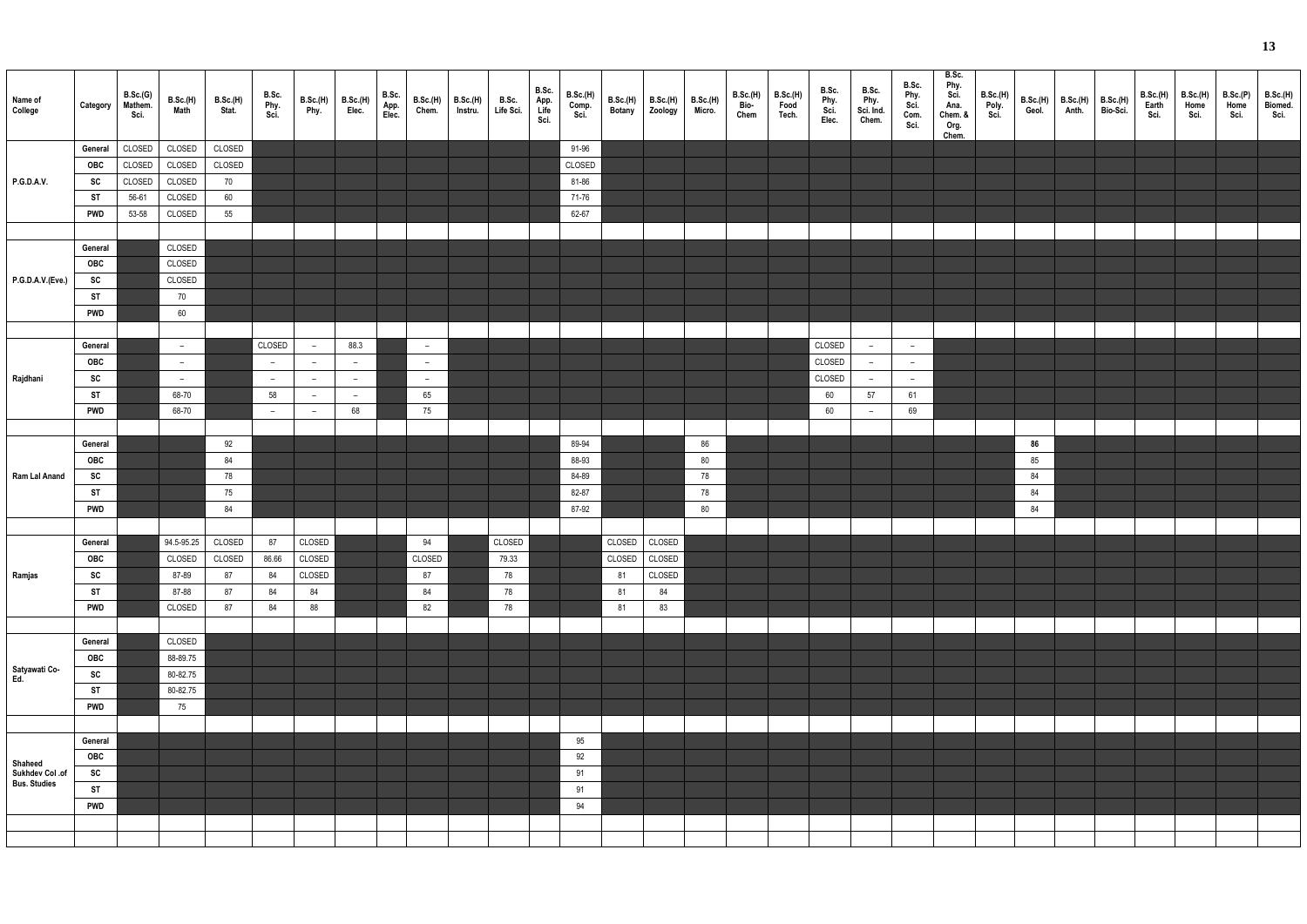| ٩ |  |
|---|--|
|   |  |

| Name of<br>College                            | Category   | B.Sc.(G)<br>Mathem.<br>Sci. | B.Sc.(H)<br>Math | <b>B.Sc.(H)</b><br>Stat. | B.Sc.<br>Phy.<br>Sci. | <b>B.Sc.(H)</b><br>Phy.  | <b>B.Sc.(H)</b><br>Elec. | B.Sc.<br>App.<br>Elec. | B.Sc.(H)<br>Chem. | B.Sc.(H)<br>Instru. | B.Sc.<br>Life Sci. | B.Sc.<br>App.<br>Life<br>Sci. | B.Sc.(H)<br>Comp.<br>Sci. |        | B.Sc.(H) B.Sc.(H)<br>Botany Zoology | <b>B.Sc.(H)</b><br>Micro. | <b>B.Sc.(H)</b><br>Bio-<br>Chem | B.Sc.(H)<br>Food<br>Tech. | B.Sc.<br>Phy.<br>Sci.<br>Elec. | B.Sc.<br>Phy.<br>Sci. Ind.<br>Chem. | B.Sc.<br>Phy.<br>Sci.<br>Com.<br>Sci. | B.Sc.<br>Phy.<br>Sci.<br>Ana.<br>Chem. &<br>Org.<br>Chem. | B.Sc.(H)<br>Poly.<br>Sci. | Geol. | $B.Sc.(H)$ $B.Sc.(H)$<br>Anth. | <b>B.Sc.(H)</b><br>Bio-Sci. | B.Sc.(H)<br>Earth<br>Sci. | B.Sc.(H)<br>Home<br>Sci. | B.Sc.(P)<br>Home<br>Sci. | B.Sc.(H)<br>Biomed.<br>Sci. |
|-----------------------------------------------|------------|-----------------------------|------------------|--------------------------|-----------------------|--------------------------|--------------------------|------------------------|-------------------|---------------------|--------------------|-------------------------------|---------------------------|--------|-------------------------------------|---------------------------|---------------------------------|---------------------------|--------------------------------|-------------------------------------|---------------------------------------|-----------------------------------------------------------|---------------------------|-------|--------------------------------|-----------------------------|---------------------------|--------------------------|--------------------------|-----------------------------|
|                                               | General    |                             |                  |                          |                       |                          | 88                       |                        |                   | 85                  |                    |                               | 90-95                     |        |                                     |                           |                                 | 88                        |                                |                                     |                                       |                                                           |                           |       |                                |                             |                           |                          |                          | 90                          |
| Shaheed                                       | OBC        |                             |                  |                          |                       |                          | 85                       |                        |                   | 81                  |                    |                               | 86-91                     |        |                                     |                           |                                 | 85                        |                                |                                     |                                       |                                                           |                           |       |                                |                             |                           |                          |                          | 86                          |
| Rajguru College<br>of Appld. Sc. for<br>Women | SC         |                             |                  |                          |                       |                          | $80\,$                   |                        |                   | 78                  |                    |                               | 81-86                     |        |                                     |                           |                                 | 80                        |                                |                                     |                                       |                                                           |                           |       |                                |                             |                           |                          |                          | $80\,$                      |
|                                               | <b>ST</b>  |                             |                  |                          |                       |                          | 71                       |                        |                   | 74                  |                    |                               | 75-80                     |        |                                     |                           |                                 | 75                        |                                |                                     |                                       |                                                           |                           |       |                                |                             |                           |                          |                          | CLOSED                      |
|                                               | <b>PWD</b> |                             |                  |                          |                       |                          | 79                       |                        |                   | 77                  |                    |                               | 76-81                     |        |                                     |                           |                                 | 77                        |                                |                                     |                                       |                                                           |                           |       |                                |                             |                           |                          |                          | CLOSED                      |
|                                               |            |                             |                  |                          |                       |                          |                          |                        |                   |                     |                    |                               |                           |        |                                     |                           |                                 |                           |                                |                                     |                                       |                                                           |                           |       |                                |                             |                           |                          |                          |                             |
|                                               | General    |                             | CLOSED           |                          |                       |                          |                          |                        |                   |                     |                    |                               |                           |        |                                     |                           |                                 |                           |                                |                                     |                                       |                                                           |                           |       |                                |                             |                           |                          |                          |                             |
|                                               | OBC        |                             | CLOSED           |                          |                       |                          |                          |                        |                   |                     |                    |                               |                           |        |                                     |                           |                                 |                           |                                |                                     |                                       |                                                           |                           |       |                                |                             |                           |                          |                          |                             |
| Shaheed                                       | SC         |                             | CLOSED           |                          |                       |                          |                          |                        |                   |                     |                    |                               |                           |        |                                     |                           |                                 |                           |                                |                                     |                                       |                                                           |                           |       |                                |                             |                           |                          |                          |                             |
| <b>Bhagat Singh</b>                           | <b>ST</b>  |                             | CLOSED           |                          |                       |                          |                          |                        |                   |                     |                    |                               |                           |        |                                     |                           |                                 |                           |                                |                                     |                                       |                                                           |                           |       |                                |                             |                           |                          |                          |                             |
|                                               | <b>PWD</b> |                             | 60               |                          |                       |                          |                          |                        |                   |                     |                    |                               |                           |        |                                     |                           |                                 |                           |                                |                                     |                                       |                                                           |                           |       |                                |                             |                           |                          |                          |                             |
|                                               |            |                             |                  |                          |                       |                          |                          |                        |                   |                     |                    |                               |                           |        |                                     |                           |                                 |                           |                                |                                     |                                       |                                                           |                           |       |                                |                             |                           |                          |                          |                             |
|                                               |            |                             |                  |                          |                       |                          |                          |                        |                   |                     |                    |                               | 92.66-                    |        |                                     |                           |                                 |                           |                                |                                     |                                       |                                                           |                           |       |                                |                             |                           |                          |                          |                             |
|                                               | General    |                             |                  |                          |                       |                          |                          |                        |                   |                     |                    |                               | 97.66                     |        |                                     |                           |                                 |                           |                                |                                     |                                       |                                                           |                           |       |                                |                             |                           |                          |                          |                             |
| S.G.G.S. Coll. of                             | OBC        |                             |                  |                          |                       |                          |                          |                        |                   |                     |                    |                               | $-$                       |        |                                     |                           |                                 |                           |                                |                                     |                                       |                                                           |                           |       |                                |                             |                           |                          |                          |                             |
| Commerce.                                     | SC         |                             |                  |                          |                       |                          |                          |                        |                   |                     |                    |                               | 85                        |        |                                     |                           |                                 |                           |                                |                                     |                                       |                                                           |                           |       |                                |                             |                           |                          |                          |                             |
|                                               | ST         |                             |                  |                          |                       |                          |                          |                        |                   |                     |                    |                               | 78                        |        |                                     |                           |                                 |                           |                                |                                     |                                       |                                                           |                           |       |                                |                             |                           |                          |                          |                             |
|                                               | <b>PWD</b> |                             |                  |                          |                       |                          |                          |                        |                   |                     |                    |                               | $80\,$                    |        |                                     |                           |                                 |                           |                                |                                     |                                       |                                                           |                           |       |                                |                             |                           |                          |                          |                             |
|                                               |            |                             |                  |                          |                       |                          |                          |                        |                   |                     |                    |                               |                           |        |                                     |                           |                                 |                           |                                |                                     |                                       |                                                           |                           |       |                                |                             |                           |                          |                          |                             |
|                                               | General    |                             | CLOSED           |                          | 88                    | 93                       | 94                       |                        | CLOSED            |                     | 83.33              |                               |                           | 84     | CLOSED                              |                           |                                 |                           | 88                             |                                     | 88                                    |                                                           |                           |       |                                |                             |                           |                          |                          |                             |
|                                               | OBC        |                             | $\sim$           |                          | $-$                   | $\overline{\phantom{a}}$ | $\sim$                   |                        | $-$               |                     | $-$                |                               |                           | $-$    | $-$                                 |                           |                                 |                           | $\overline{\phantom{0}}$       |                                     | $-$                                   |                                                           |                           |       |                                |                             |                           |                          |                          |                             |
| S.G.T.B. Khalsa                               | SC         |                             | CLOSED           |                          | 80                    | CLOSED                   | 87                       |                        | CLOSED            |                     | CLOSED             |                               |                           | CLOSED | CLOSED                              |                           |                                 |                           | 80                             |                                     | 80                                    |                                                           |                           |       |                                |                             |                           |                          |                          |                             |
|                                               | ST         |                             | CLOSED           |                          | 70                    | CLOSED                   | 85                       |                        | CLOSED            |                     | 66                 |                               |                           | CLOSED | CLOSED                              |                           |                                 |                           | 70                             |                                     | 70                                    |                                                           |                           |       |                                |                             |                           |                          |                          |                             |
|                                               | <b>PWD</b> |                             | 88               |                          | 75                    | CLOSED                   | CLOSED                   |                        | CLOSED            |                     | 50                 |                               |                           | 50     | CLOSED                              |                           |                                 |                           | 75                             |                                     | 75                                    |                                                           |                           |       |                                |                             |                           |                          |                          |                             |
|                                               |            |                             |                  |                          |                       |                          |                          |                        |                   |                     |                    |                               |                           |        |                                     |                           |                                 |                           |                                |                                     |                                       |                                                           |                           |       |                                |                             |                           |                          |                          |                             |
|                                               | General    |                             | CLOSED           |                          | CLOSED                | CLOSED                   |                          |                        | CLOSED            |                     | 80                 |                               |                           | 84     | 87                                  |                           | 88                              |                           |                                |                                     | CLOSED                                |                                                           |                           |       |                                |                             |                           |                          |                          |                             |
|                                               | OBC        |                             | CLOSED           |                          | CLOSED                | CLOSED                   |                          |                        | CLOSED            |                     | 77                 |                               |                           | CLOSED | 84.5                                |                           | 85                              |                           |                                |                                     | CLOSED                                |                                                           |                           |       |                                |                             |                           |                          |                          |                             |
| Shivaji                                       | SC         |                             | 84.5             |                          | 75                    | 83                       |                          |                        | 81.5              |                     | 73                 |                               |                           | 77.5   | 80                                  |                           | 78                              |                           |                                |                                     | 74                                    |                                                           |                           |       |                                |                             |                           |                          |                          |                             |
|                                               | <b>ST</b>  |                             | 84.5             |                          | 74                    | 83                       |                          |                        | 81                |                     | 73                 |                               |                           | 77     | 80                                  |                           | 78                              |                           |                                |                                     | 74                                    |                                                           |                           |       |                                |                             |                           |                          |                          |                             |
|                                               | <b>PWD</b> |                             | 84.5             |                          | 74                    | 83                       |                          |                        | 81                |                     | 72                 |                               |                           | 77     | 79                                  |                           | CLOSED                          |                           |                                |                                     | 69                                    |                                                           |                           |       |                                |                             |                           |                          |                          |                             |
|                                               |            |                             |                  |                          |                       |                          |                          |                        |                   |                     |                    |                               |                           |        |                                     |                           |                                 |                           |                                |                                     |                                       |                                                           |                           |       |                                |                             |                           |                          |                          |                             |
|                                               | General    |                             | CLOSED           |                          |                       |                          |                          |                        |                   |                     |                    |                               | 86-91                     |        |                                     |                           |                                 |                           |                                |                                     |                                       |                                                           |                           |       |                                |                             |                           |                          |                          |                             |
|                                               | OBC        |                             | 83               |                          |                       |                          |                          |                        |                   |                     |                    |                               | 78-83                     |        |                                     |                           |                                 |                           |                                |                                     |                                       |                                                           |                           |       |                                |                             |                           |                          |                          |                             |
| Shyama Prasad<br>Mukherjee<br>College         | SC         |                             | 80               |                          |                       |                          |                          |                        |                   |                     |                    |                               | 74                        |        |                                     |                           |                                 |                           |                                |                                     |                                       |                                                           |                           |       |                                |                             |                           |                          |                          |                             |
|                                               | <b>ST</b>  |                             | 80               |                          |                       |                          |                          |                        |                   |                     |                    |                               | 74                        |        |                                     |                           |                                 |                           |                                |                                     |                                       |                                                           |                           |       |                                |                             |                           |                          |                          |                             |
|                                               |            |                             |                  |                          |                       |                          |                          |                        |                   |                     |                    |                               |                           |        |                                     |                           |                                 |                           |                                |                                     |                                       |                                                           |                           |       |                                |                             |                           |                          |                          |                             |
|                                               | <b>PWD</b> |                             | 80               |                          |                       |                          |                          |                        |                   |                     |                    |                               | 86-91                     |        |                                     |                           |                                 |                           |                                |                                     |                                       |                                                           |                           |       |                                |                             |                           |                          |                          |                             |
|                                               |            |                             |                  |                          |                       |                          |                          |                        |                   |                     |                    |                               |                           |        |                                     |                           |                                 |                           |                                |                                     |                                       |                                                           |                           |       |                                |                             |                           |                          |                          |                             |
|                                               | General    |                             |                  |                          | 73                    |                          |                          |                        |                   |                     |                    |                               |                           |        |                                     |                           |                                 |                           | 74                             |                                     | 75                                    |                                                           |                           |       |                                |                             |                           |                          |                          |                             |
|                                               | <b>OBC</b> |                             |                  |                          | 68                    |                          |                          |                        |                   |                     |                    |                               |                           |        |                                     |                           |                                 |                           | 69                             |                                     | 70                                    |                                                           |                           |       |                                |                             |                           |                          |                          |                             |
| Shyam Lal                                     | SC         |                             |                  |                          | 60                    |                          |                          |                        |                   |                     |                    |                               |                           |        |                                     |                           |                                 |                           | 62                             |                                     | 65                                    |                                                           |                           |       |                                |                             |                           |                          |                          |                             |
|                                               | <b>ST</b>  |                             |                  |                          | 55                    |                          |                          |                        |                   |                     |                    |                               |                           |        |                                     |                           |                                 |                           | 55                             |                                     | 55                                    |                                                           |                           |       |                                |                             |                           |                          |                          |                             |
|                                               | <b>PWD</b> |                             |                  |                          | 55                    |                          |                          |                        |                   |                     |                    |                               |                           |        |                                     |                           |                                 |                           | 55                             |                                     | 55                                    |                                                           |                           |       |                                |                             |                           |                          |                          |                             |
|                                               |            |                             |                  |                          |                       |                          |                          |                        |                   |                     |                    |                               |                           |        |                                     |                           |                                 |                           |                                |                                     |                                       |                                                           |                           |       |                                |                             |                           |                          |                          |                             |
|                                               |            |                             |                  |                          |                       |                          |                          |                        |                   |                     |                    |                               |                           |        |                                     |                           |                                 |                           |                                |                                     |                                       |                                                           |                           |       |                                |                             |                           |                          |                          |                             |